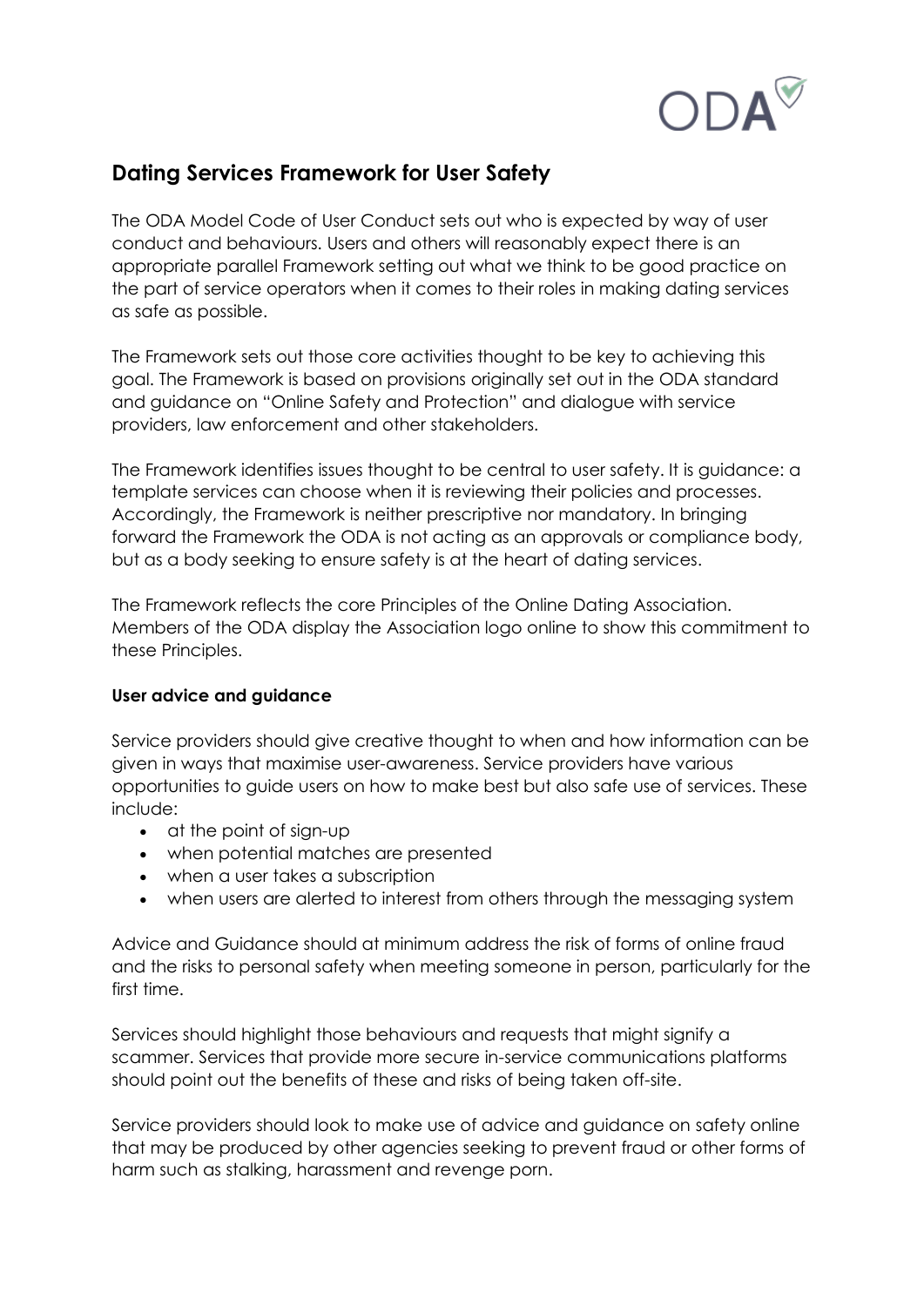

## **Addressing user safety**

Services should give users a good understanding of what is and is not done in relation to safety and should be clear on where and why responsibility for certain risks must lie with Users.

Services should explain the steps the service can take to moderate users, making clear and also making clear the limits to what is permissible vis criminal record or other checks and, therefore, that they cannot guarantee the accuracy of profile information. Services should highlight ways in which users can take steps to check another user's profile; being clear where these may be helpful but not 100% assured.

As part of best practice, services are expected to:

- Make Users aware of what constitutes unacceptable and illegal behaviour while using a dating service. The Model Code of User Conduct might help services in reviewing the content of any statement of their expectations. Services should give thought to how these expectations are shared with users in a way that ensures they are seen and understood, for example at point of registration.
- Ensure that Users are able easily to report any abuse/harm to the dating service and encourage Users to do so. Services may then need to consider whether their customer support set-up is able to address potentially sensitive issues as well as routine contractual and operational questions, and if not signpost to specialist support services.
- Ensure that all reports are responded to quickly and appropriately allowing action to highlight and secure a change in behaviour where possible and enable service providers to remove a profile and terminate an individual's use of the service where that is an appropriate response.
- Have arrangements in place for dealing generally with reports within a set timeframe and addressing when and how actions taken may be explained to the person who reported the incident. Thought should be given to whether it is possible to alert others at possible risk whilst safeguarding the person making the report.
- Actively moderate user profiles, ensuring that appropriate arrangements exist to detect fraudulent or misleading profiles and inappropriate or harmful content and behaviours, and to remove such profiles from the service as soon as possible.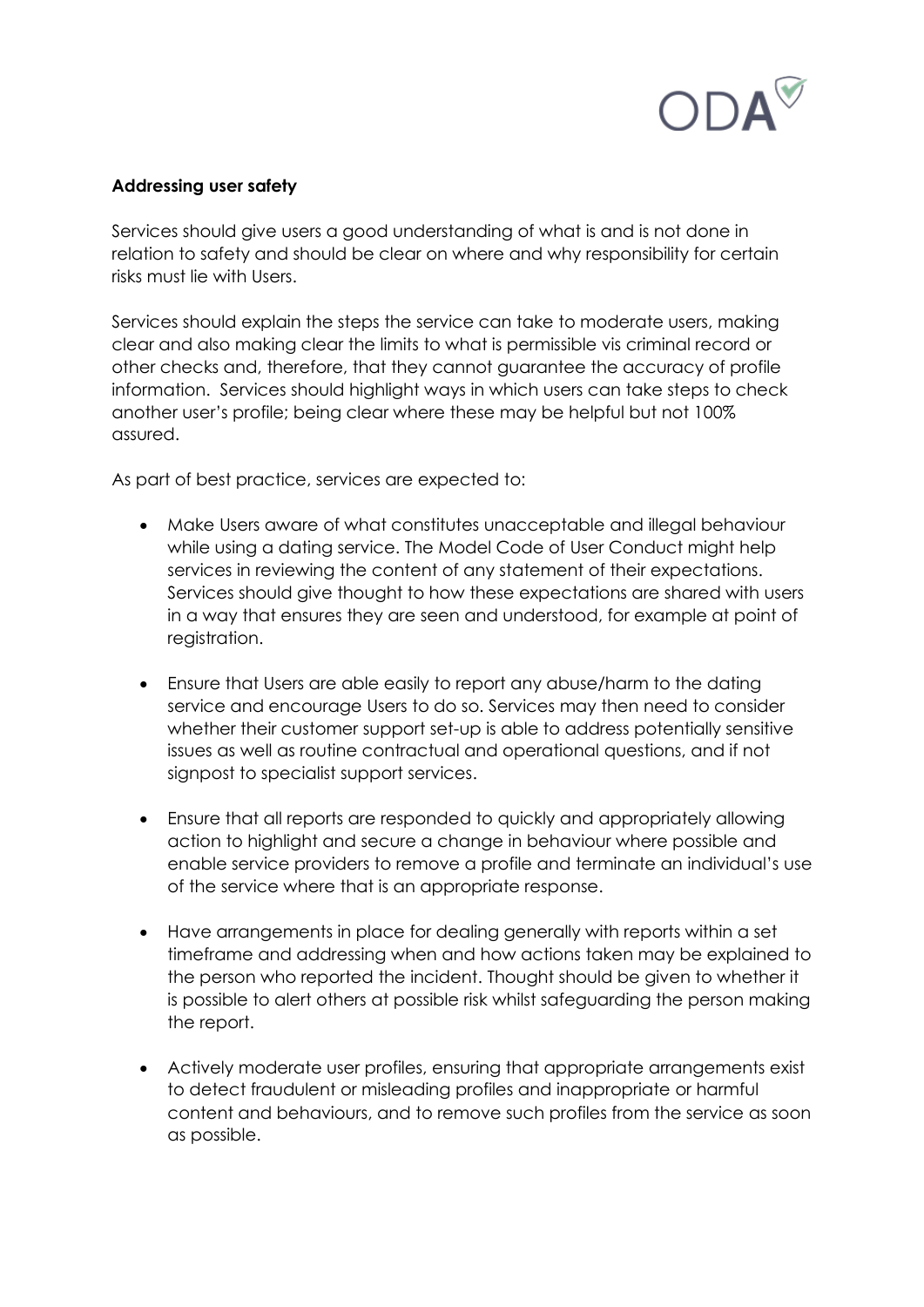

- Be alert to the possibility of under 18s trying to join a site. Services should be clear on the age restrictions that apply. In addition to profile picture and content checks, services should consider forms of cross-checking with other digital platforms and should actively encourage users to report any possible under-age individuals on the service.
- Respond fast to any reports of an under-age person that has managed to get onto the service, removing the profile and considering whether there is other action necessary specific to the individual incident.
- Be alert to any report suggesting another user is behaving in ways that are a cause for concern, distress or actual harm. Services should have the ability to remove such users. If serious issues arise operators should not hesitate to encourage a user to report the matter to their local police force, anonymously or otherwise.
- Investigate whether an individual or profile removed for serious unacceptable behaviour has been in contact with others on the service and might pose some threat to the safety of these other users.
- Consider whether it is appropriate to refer a user with concerns to law enforcement agencies or charitable bodies or others that specialise in safeguarding, protection and victim support.
- Understand the legal basis on which law enforcement or other regulatory agencies may require information and co-operate with these agencies.

## **Managing the risk of fraud**

Services should not themselves create fake profiles to seem to populate a service or knowingly allow users or any other party to create and post fake profiles to attempt a fraud.

Services should use best endeavours to identify and remove scammer profiles, using software analytics, any data feeds from law enforcement bodies, agencies with sector-specific expertise and technology alongside profile monitoring and user reporting tools.

Services should allow users to report others if they suspect fraud or believe the person in question is a risk to the safety of others. Services should monitor these report channels and be ready to act promptly to remove wrongdoers. Where possible Services should give feedback on this to those making reports.